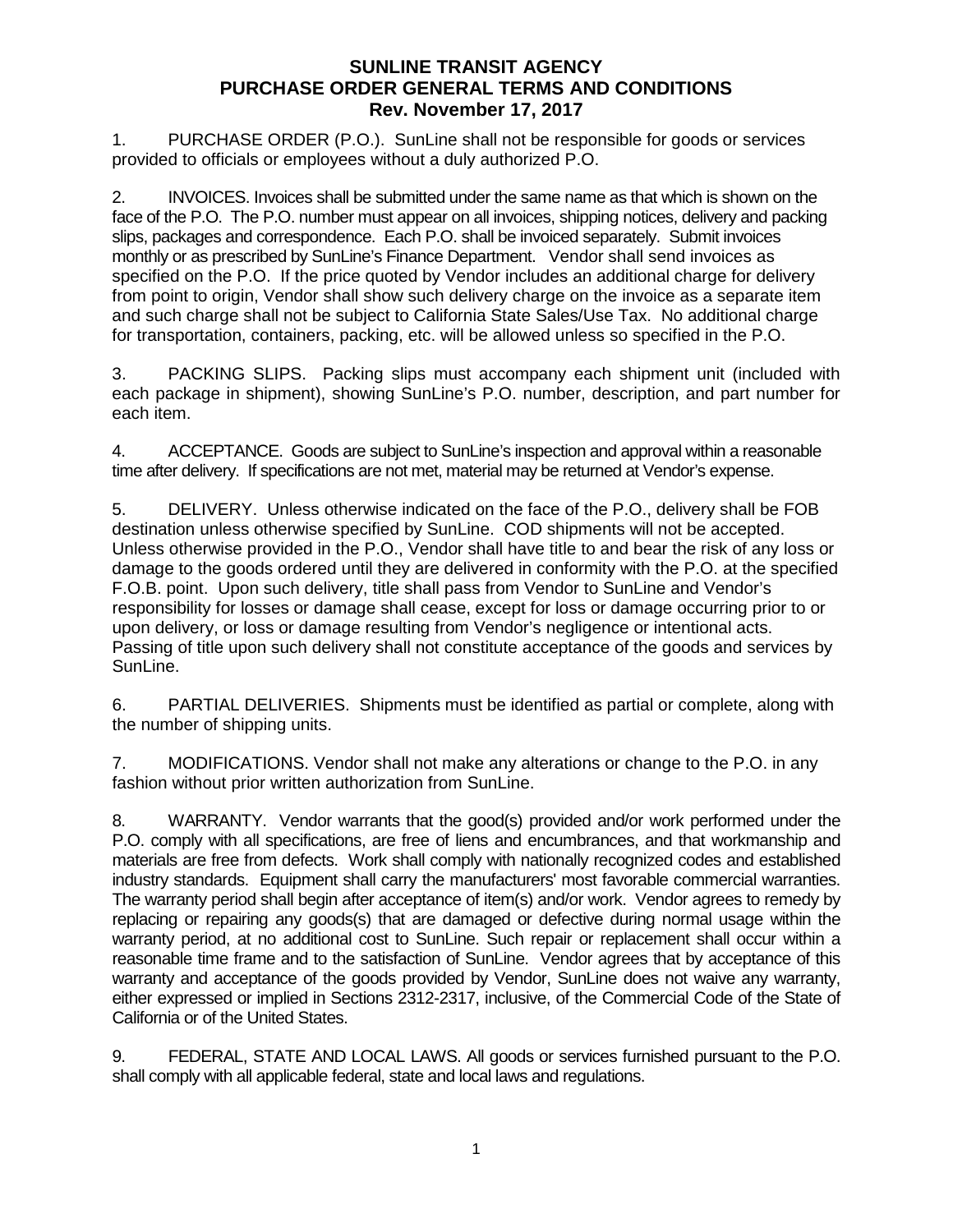#### 10. FTA TERMS AND CONDITIONS.

a. Incorporation of FTA Terms - The following provisions include, in part, certain Standard Terms and Conditions required by the Federal Transit Administration (FTA), whether or not expressly set forth in the preceding contract provisions. All contractual provisions required by FTA, as set forth in FTA Circular 4220.1F are hereby incorporated by reference. Anything to the contrary herein notwithstanding, all FTA mandated terms shall be deemed to control in the event of a conflict with other provisions contained in this P.O.. The Vendor shall not perform any act, fail to perform any act, or refuse to comply with any SunLine requests which would cause SunLine to be in violation of the FTA terms and conditions.

b. Access to Records. The following access to records requirements apply to this P.O.:

i. Vendor agrees to provide SunLine, the FTA Administrator, the Comptroller General of the United States or any of their authorized representatives access to any books, documents, papers and records of the Vendor which are directly pertinent to this contract for the purposes of making audits, examinations, excerpts and transcriptions. Vendor also agrees, pursuant to 49 C. F. R. 633.17 to provide the FTA Administrator or his authorized representatives including any PMO Vendor access to Vendor's records and construction sites pertaining to a major capital project, defined at 49 U.S.C. 5302(a)1, which is receiving federal financial assistance through the programs described at 49 U.S.C. 5307, 5309 or 5311.

ii. The Vendor agrees to permit any of the foregoing parties to reproduce by any means whatsoever or to copy excerpts and transcriptions as reasonably needed.

iii. The Vendor agrees to maintain all books, records, accounts and reports required under this contract for a period of not less than three years after the date of termination or expiration of this contract, except in the event of litigation or settlement of claims arising from the performance of this contract, in which case Vendor agrees to maintain same until SunLine, the FTA Administrator, the Comptroller General, or any of their duly authorized representatives, have disposed of all such litigation, appeals, claims or exceptions related thereto. Reference 49 CFR 18.39(i)(11).

## c. Civil Rights.

i. Nondiscrimination - In accordance with Title VI of the Civil Rights Act, as amended, 42 U.S.C. § 2000d, section 303 of the Age Discrimination Act of 1975, as amended, 42 U.S.C. § 6102, section 202 of the Americans with Disabilities Act of 1990, 42 U.S.C. § 12132, and Federal transit law at 49 U.S.C. § 5332, the Vendor agrees that it will not discriminate against any employee or applicant for employment because of race, color, creed, national origin, sex, age, or disability. In addition, the Vendor agrees to comply with applicable Federal implementing regulations and other implementing requirements FTA may issue.

ii. Equal Employment Opportunity - The following equal employment opportunity requirements apply to the P.O.:

Race, Color, Creed, National Origin, Sex - In accordance with Title VII of the Civil Rights Act, as amended, 42 U.S.C. § 2000e, and Federal transit laws at 49 U.S.C. § 5332, the Vendor agrees to comply with all applicable equal employment opportunity requirements of U.S. Department of Labor (U.S. DOL) regulations, "Office of Federal Contract Compliance Programs, Equal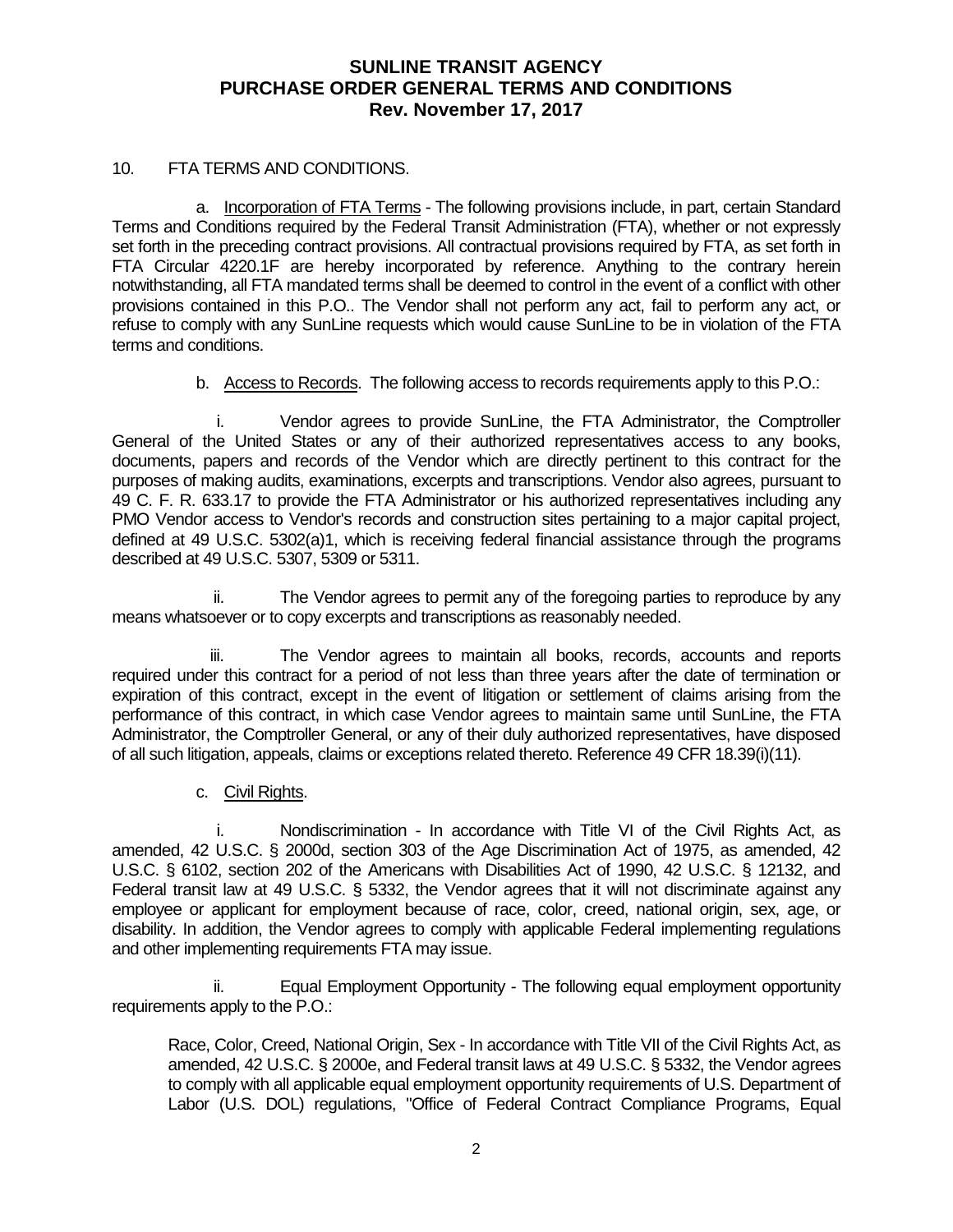Employment Opportunity, Department of Labor," 41 C.F.R. Parts 60 et seq., (which implement Executive Order No. 11246, "Equal Employment Opportunity," as amended by Executive Order No. 11375, "Amending Executive Order 11246 Relating to Equal Employment Opportunity," 42 U.S.C. § 2000e note), and with any applicable Federal statutes, executive orders, regulations. and Federal policies that may in the future affect construction activities undertaken in the course of the Project. The Vendor agrees to take affirmative action to ensure that applicants are employed, and that employees are treated during employment, without regard to their race, color, creed, national origin, sex, or age. Such action shall include, but not be limited to, the following: employment, upgrading, demotion or transfer, recruitment or recruitment advertising, layoff or termination; rates of pay or other forms of compensation; and selection for training, including apprenticeship. In addition, the Vendor agrees to comply with any implementing requirements FTA may issue.

Age - In accordance with section 4 of the Age Discrimination in Employment Act of 1967, as amended, 29 U.S.C. § § 623 and Federal transit law at 49 U.S.C. § 5332, the Vendor agrees to refrain from discrimination against present and prospective employees for reason of age. In addition, the Vendor agrees to comply with any implementing requirements FTA may issue.

Disabilities - In accordance with section 102 of the Americans with Disabilities Act, as amended, 42 U.S.C. § 12112, the Vendor agrees that it will comply with the requirements of U.S. Equal Employment Opportunity Commission, "Regulations to Implement the Equal Employment Provisions of the Americans with Disabilities Act," 29 C.F.R. Part 1630, pertaining to employment of persons with disabilities. In addition, the Vendor agrees to comply with any implementing requirements FTA may issue.

- iii. The Vendor also agrees to include these requirements in each subcontract financed in whole or in part with Federal assistance provided by FTA, modified only if necessary to identify the affected parties.
	- d. Disadvantaged Business Enterprises.

i. This P.O. is subject to the requirements of Title 49, Code of Federal Regulations, Part 26, Participation by Disadvantaged Business Enterprises in Department of Transportation Financial Assistance Programs. The national goal for participation of Disadvantaged Business Enterprises (DBE) is 10%. The SunLine's overall goal for DBE participation is 8%.

ii. The Vendor shall not discriminate on the basis of race, color, national origin, or sex in the performance of this P.O. The Vendor shall carry out applicable requirements of 49 CFR Part 26 in the award and administration of this FTA-assisted contract. Failure by the Vendor to carry out these requirements is a material breach of this P.O., which may result in the termination of this P.O. or such other remedy as SunLine deems appropriate. Each subcontract the contractor signs with a subcontractor must include the assurance in this paragraph (see 49 CFR 26.13(b)).

iii. Vendor will be required to report its DBE participation obtained through raceneutral means throughout the period of performance of this P.O.

iv. The Vendor must promptly notify SunLine whenever a DBE subcontractor performing work related to this P.O. is terminated or fails to complete its work, and must make good faith efforts to engage another DBE subcontractor to perform at least the same amount of work. The Vendor may not terminate any DBE subcontractor and perform that work through its own forces or those of an affiliate without prior written consent of SunLine.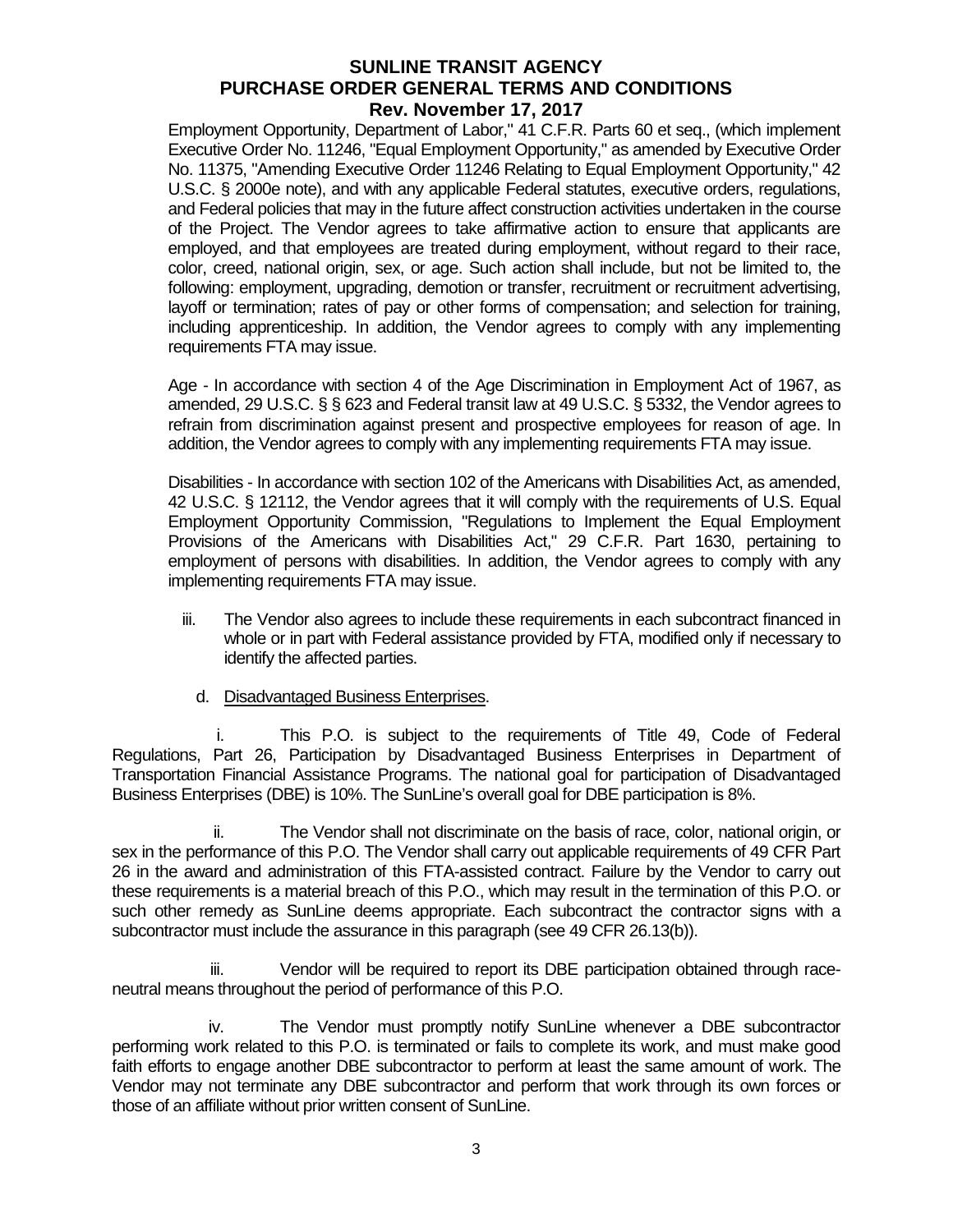e. Energy Conservation - The Vendor agrees to comply with mandatory standards and policies relating to energy efficiency which are contained in the state energy conservation plan issued in compliance with the Energy Policy and Conservation Act.

f. Federal Changes – Vendor shall at all times comply with all applicable FTA regulations, policies, procedures and directives, including without limitation those listed directly or by reference in the Master Agreement between SunLine and FTA, as they may be amended or promulgated from time to time during the term of this contract. Vendor's failure to so comply shall constitute a material breach of the P.O.

## g. No Obligation By The Federal Government

i. The SunLine and Vendor acknowledge and agree that, notwithstanding any concurrence by the Federal Government in or approval of the solicitation or award of the P.O., absent the express written consent by the Federal Government, the Federal Government is not a party to this P.O. and shall not be subject to any obligations or liabilities to the SunLine, Vendor, or any other party (whether or not a party to the P.O.) pertaining to any matter resulting from the P.O.

ii. The Vendor agrees to include the above clause in each subcontract financed in whole or in part with Federal assistance provided by FTA. It is further agreed that the clause shall not be modified, except to identify the subcontractor who will be subject to its provisions.

# h. Program Fraud and False or Fraudulent Statements or Related Acts.

i. The Vendor acknowledges that the provisions of the Program Fraud Civil Remedies Act of 1986, as amended, 31 U.S.C. § § 3801 et seq. and FTA regulations, "Program Fraud Civil Remedies," 49 C.F.R. Part 31, apply to its actions pertaining to this Project. Upon execution of the P.O., the Vendor certifies or affirms the truthfulness and accuracy of any statement it has made, it makes, it may make, or causes to be made, pertaining to the P.O. or the FTA assisted project for which any services are being performed. In addition to other penalties that may be applicable, the Vendor further acknowledges that if it makes, or causes to be made, a false, fictitious, or fraudulent claim, statement, submission, or certification, the Federal Government reserves the right to impose the penalties of the Program Fraud Civil Remedies Act of 1986 on the Vendor to the extent the Federal Government deems appropriate.

ii. The Vendor also acknowledges that if it makes, or causes to be made, a false, fictitious, or fraudulent claim, statement, submission, or certification to the Federal Government under a contract connected with a project that is financed in whole or in part with Federal assistance originally awarded by FTA under the authority of 49 U.S.C. § 5307, the Government reserves the right to impose the penalties of 18 U.S.C. § 1001 and 49 U.S.C. § 5307(n)(1) on the Vendor, to the extent the Federal Government deems appropriate.

iii. The Vendor agrees to include the above two clauses in each subcontract financed in whole or in part with Federal assistance provided by FTA. It is further agreed that the clauses shall not be modified, except to identify the subcontractor who will be subject to the provisions.

11. GOVERNING LAW. The P.O. shall be deemed to be made in the State of California and shall in all respects be construed and governed by the laws of that state.

12. PATENT PROTECTION. To the extent the goods are not manufactured pursuant to design originated by SunLine, Vendor agrees it will indemnify and hold SunLine and its officers, agents, and